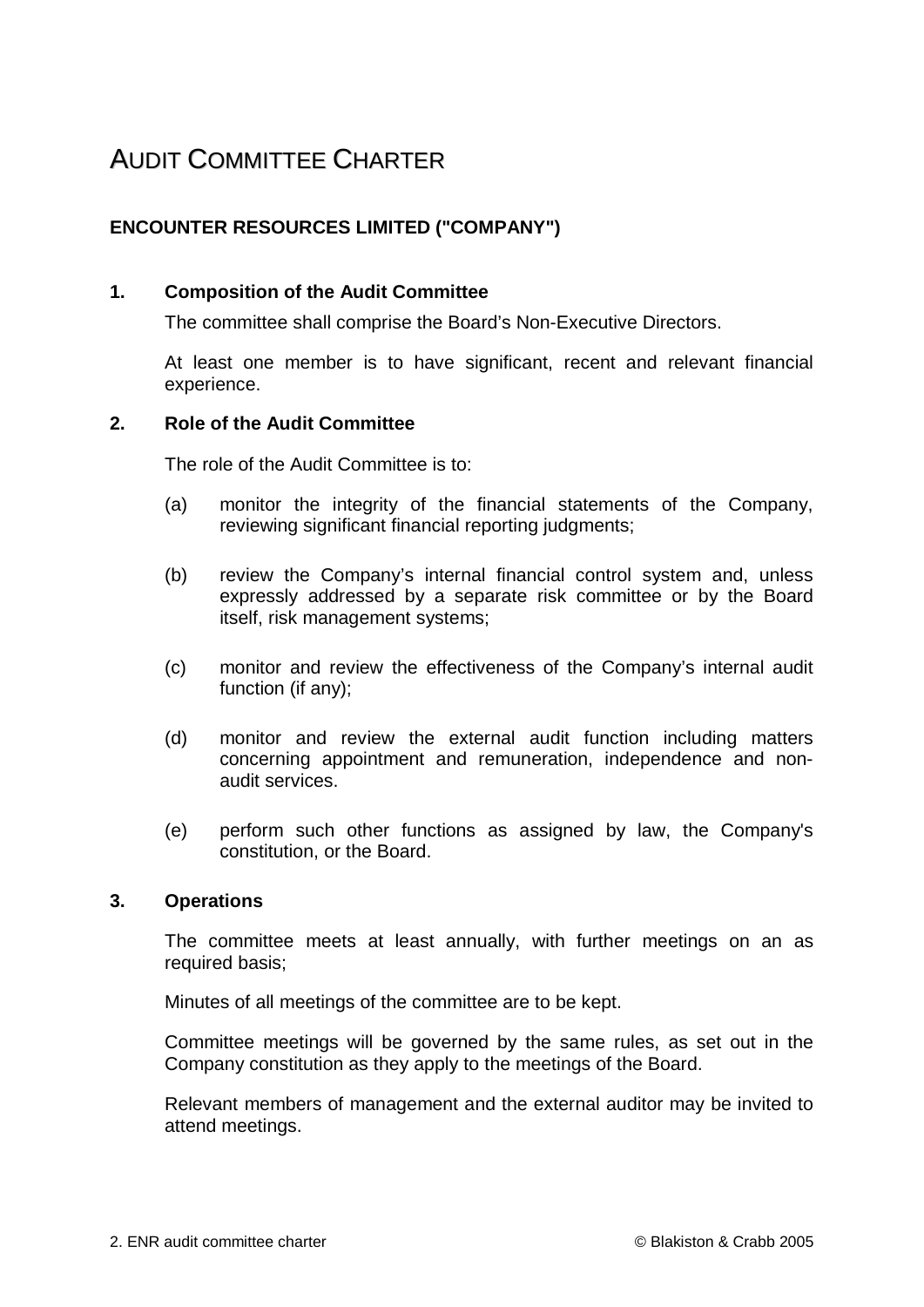The committee shall meet with the external auditor without management present, as required.

## **4. Authority and Resources**

The Company is to provide the committee with sufficient resources to undertake its duties, including provision of educational information on accounting policies and other financial topics relevant to the Company, and such other relevant materials requested by the committee.

The committee will have the power to conduct or authorize investigations into any matters within the committee's scope of responsibilities. The committee will have the authority, as it deems necessary or appropriate, to retain independent legal, accounting or other advisors.

## **5. Reporting to the Shareholders**

The directors' reports are to contain a separate section that describes the role of the committee and what action it has taken.

The chairperson of the audit committee is to be present at the annual general meeting to answer questions, through the chairperson of the Board.

### **6. Responsibilities**

Annual responsibilities of the committee are as set out in the Audit Committee Charter – Annual Action Points (attached).